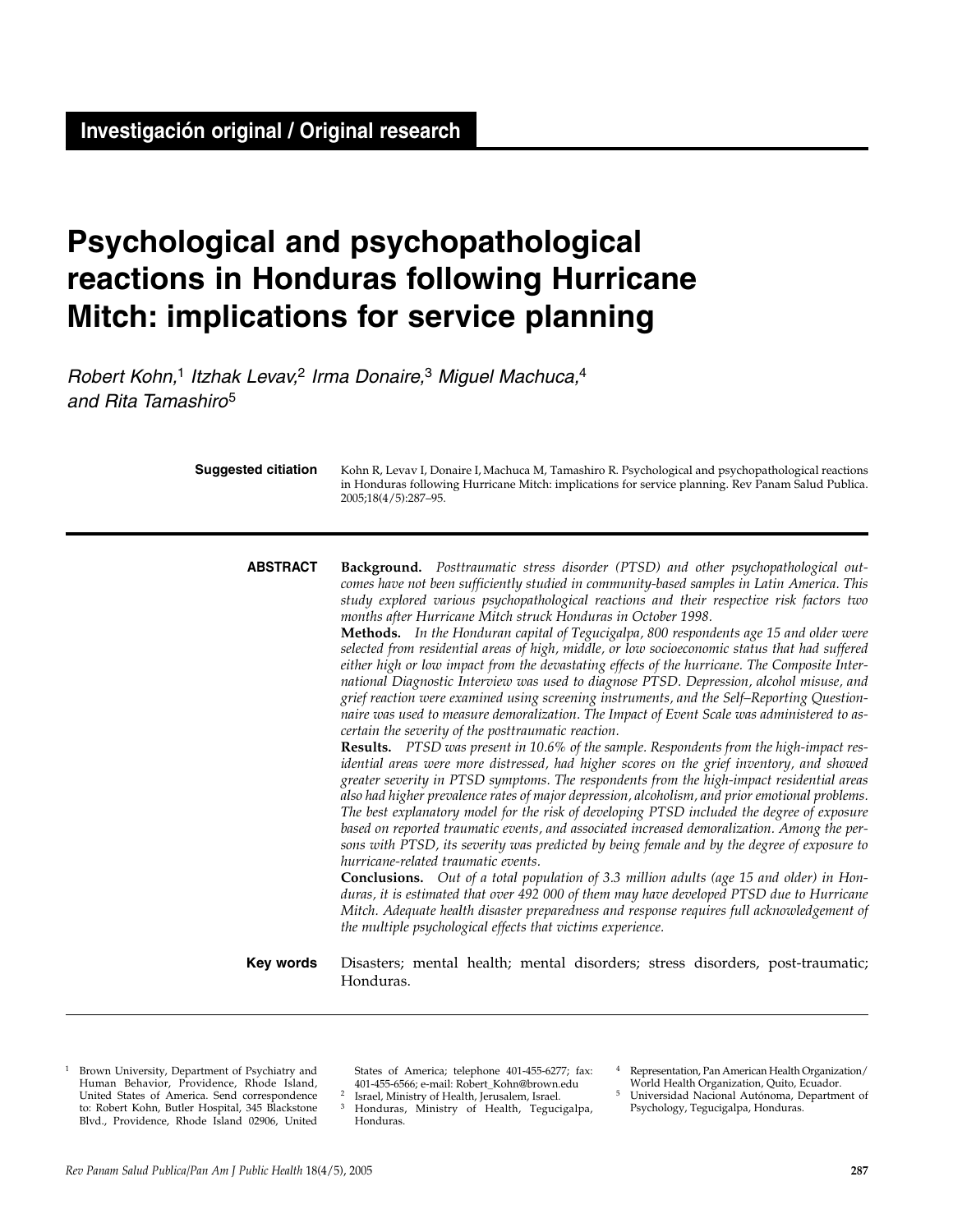The scientific literature has repeatedly shown that natural and humanmade disasters leave in their wake short-, medium-, and long-term psychopathological reactions (1, 2). Posttraumatic stress disorder (PTSD) is the most commonly studied disorder in mental health disaster outcome research, although it is not the only psychopathological reaction. The role of culture in PTSD is complex, and so are the relationships that dose response, depression, demoralization, and substance use have with PTSD (3).

Most of the research on PTSD has been conducted in industrialized Western nations, with little research coming from developing regions, including Latin America. However, when natural disasters are measured by economic loss or the number of deaths and injuries, Asia is the most vulnerable region in the world, followed by Latin America. Of the 20 countries where the most deaths from disasters occurred between 1966 and 1990, 6 are located in Latin America (4).

To date, the mental health consequences of seven disasters in Latin America have been studied. In deriving a diagnosis of PTSD, most of these studies applied symptoms checklists rather than structured diagnostic instruments. In addition, the community was not the basis for the sampling framework. Investigations following the volcano eruption in Armero, Colombia, included persons from shelters and primary care clinics (5). Using a PTSD symptom checklist and clinical assessment, those researchers found a PTSD rate of 32% in the shelters and of 42% in the clinics. One published study on the effects of Hurricane Mitch on Nicaragua included an investigation of adolescents from three public schools who had had different degrees of exposure to the impact of the hurricane on their community (6). Assessment for PTSD was made using the Child Posttraumatic Stress Disorder Index. A second study in Nicaragua, which targeted adults, was based on consecutive patients in four primary health care centers (7). PTSD symptoms were measured using the Harvard Trauma Questionnaire. This study found a prevalence rate of

4.5% in the least-damaged area and of 9.0% in the most-damaged area (7).

A study examining the effects of Hurricane Paulina in Mexico utilized the Revised Civilian Mississippi Scale in the community; however, a quota rather than a random sample was employed (8). De la Fuente (9) conducted two studies on the impact that victims living in shelters had suffered from an earthquake in Mexico. These studies used a questionnaire probing psychiatric symptoms based on the *Diagnostic and Statistical Manual*, third edition (DSM-III), and found rates of PTSD of 32%.

To date, only three studies following natural disasters in Latin America have used structured diagnostic interview schedules to make a diagnosis of PTSD. The Diagnostic Interview Schedule (DIS) and Structured Clinical Interview for DSM-III were used to make a diagnosis of PTSD among 524 individuals following an earthquake in Mexico. A rate of 32% was found; women had higher rates than did men (10). In Puerto Rico the DIS was readministered to 521 persons previously interviewed in a representative national sample after a flood. The group who had been exposed to the flood had a rate of PTSD of 3.7%, and the unexposed group had a rate of 0.7% (11, 12).

Several studies have suggested that Hispanic populations may be more vulnerable to PTSD. Using the DIS, Durkin examined the rate of PTSD among victims of earthquakes in the country of Chile and in the state of California in the United States (13); the rate in Chile was 19%, versus 3% in California. The Chilean sample was based on residents of a housing complex, while the California sample was based on a household survey. In a study of Hurricane Andrew in the United States, Spanish-speaking Latinos had higher rates of PTSD symptoms than did either Hispanics who choose to be interviewed in English or non-Hispanics (14).

Despite the relative scarcity of current research on Latin America, the available data suggest that disasters lead to considerable mental health morbidity. However, health officials and decisionmakers often overlook the mental health impact of disasters. This

occurs, for example, because the authorities are overwhelmed by the immediate human and material losses, environmental consequences, destruction of health centers, and risk of epidemics. In addition, the mental health impact of disasters may be ignored due to the stigma of psychiatric disorders.

The objective of this communitybased study was to investigate the risk of PTSD and other psychopathological reactions, including demoralization, depression, grief, and alcohol misuse, several months after Honduras was struck by Hurricane Mitch in 1998. The study was done in Tegucigalpa, the capital city of the country. Several measures of dose response were employed, and, unlike other studies, the sampling design was developed to specifically study the role of socioeconomic status as a risk factor for developing psychopathology.

# **METHODS**

# **The setting**

Hurricane Mitch hit Central America on 25 October 1998 with wind speeds up to 285 km/hr (150 mi/hr). This was the most devastating disaster to affect Central America in a century.

Honduras suffered the brunt of the disaster. The Pan American Health Organization (PAHO) and the Honduran Government estimated that 1.5 million of Honduras' population of 6.4 million were displaced by the hurricane, 5 657 were killed, and 8 058 more were never found. Another 112 272 persons were reported injured. Approximately 1 375 shelters had to be established to accommodate 285 000 persons who were evacuated (15). In the region where Tegucigalpa is located, 404 225 individuals were displaced; of those, 22 429 were housed in 165 shelters (16). Fifteen of the 29 hospitals in the country were rendered inoperable by the hurricane. Thirty percent of the country's health infrastructure was damaged. Eighty percent of the population had difficulty accessing drinking water. Marked increases in intestinal diseases, cholera, malaria, and dengue were seen.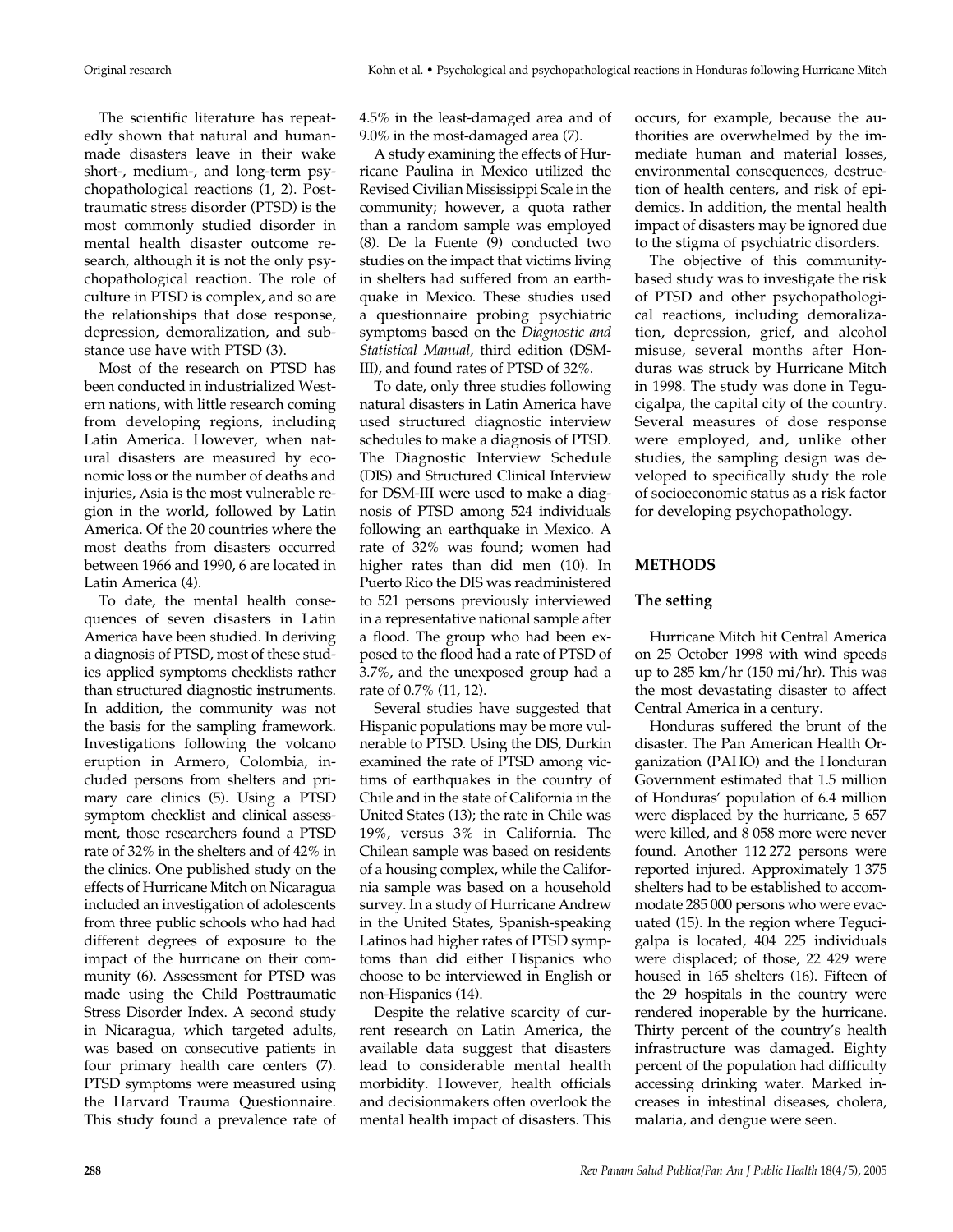#### **Sample selection**

The study was conducted in December 1998 and January 1999. A sample of 800 adults (age 15 and older) stratified by the socioeconomic status (SES) of the neighborhood was selected. One-half of the adults were from low-SES neighborhoods, one-fourth from middle-SES neighborhoods, and onefourth from high-SES neighborhoods. The SES groups were stratified by high-impact and low-impact neighborhoods. The selection and determination of which neighborhoods were considered to be high and low impact was done in consultation with the Secretariat of Health in Honduras. A neighborhood was considered to have suffered high impact if nearly all the homes were destroyed. Individuals in the low-SES highly impacted strata were further subdivided into two groups: those remaining in the community (either still residing in their original homes or having moved elsewhere in the community) and those temporarily housed in shelters.

For the persons remaining in the community, the housing units were selected from predetermined neighborhoods based on SES and impact. The number of homes in each neighborhood was counted regardless of whether the house was intact or not. The first house selected was at the beginning of each street. The subsequent house selected was based on the number of homes in the area divided by the number of interviews needed for the respective strata. Homes were selected regardless of whether or not they were destroyed or occupied. If a house was unoccupied or destroyed, the residents of the home prior to it were located if they resided in Tegucigalpa by asking neighbors and reconstruction workers. If the residents of the designated house could not be located, the subsequent house was selected. Consecutive households were selected in the districts where houses were destroyed and in the poor neighborhoods where it was extremely difficult to ascertain the individual unit, such as with a slum dwelling where one family unit was built next to or on top of another. For

individuals living in the sampled shelters, all families were included.

In a brief interview the initial household resident who was contacted provided a description of the exposure of the hurricane on the home and the family. This informant provided a list of all the individuals, including the informant, who resided in the home at the time of the hurricane, in order for us to select for a more-extensive interview one target respondent per household, according to the Kish procedure (17). Those age 15 and older were eligible.

The Secretary of Health of Honduras and the Representation of the Pan American Health Organization in Honduras approved both the interview schedule and the consent forms for human rights safeguard. Written informed consent was obtained from the person providing the information about the residents of the home and also from the subject who underwent the more-extensive interview. Each of the interviewers was provided a letter of introduction from the Secretary of Health identifying them as an interviewer for this study.

# **Interview schedule**

The interview of the target respondent included sections on demographic information, demoralization, depression, posttraumatic stress, alcohol abuse, help-seeking, and exposure to trauma. A psychiatrist and a Honduran psychologist translated the scales that did not have an available Spanish version. All items were evaluated for cultural validity by the team and modified for the local usage, and to fit the events related to the hurricane.

Demoralization was measured using the Self–Reporting Questionnaire (SRQ) (18). Since the objective of the study was to determine current psychiatric and psychological problems, the SRQ was modified to inquire about the last seven days rather than the past month. The SRQ had been validated in neighboring Nicaragua, with a cutoff of nine positive symptom items being found to be appropriate as a screen for probable

psychiatric cases in the general community (19). The SRQ schedule also included five items on alcohol abuse, which were modified to tap into behaviors that occurred since the hurricane. This scale had been used globally, including in Latin America (20). To measure losses resulting from the hurricane, five items from the Texas Inventory of Grief were used (21). The Texas Inventory of Grief was administered in only half of the interviews.

To evaluate for the presence of current major depression a DSM-IV/ *International Classification of Diseases Tenth Revision* symptom checklist inquiring into the presence of diagnostic symptoms in the past two weeks was used. This instrument had been previously used in a multicenter study of primary care practices throughout Latin America (22). DSM-IV diagnosis of PTSD was obtained using the Spanish-language version 2.1 of the Composite International Diagnostic Interview Schedule (CIDI) PTSD module, a diagnostic interview schedule (23). The module obtained the current diagnosis, and each question was modified so that it only referred to the hurricane and to no other traumatic event. Presence of current PTSD symptoms and their severity in the past seven days was further evaluated by using the Impact of Event Scale (IES) (24). The total score on the IES is derived by the sum of positive responses. The IES consists of two subscales, one for intrusion and one for avoidance. Again, the items were linked directly to the hurricane rather than being left open to other traumatic events.

A single item was included in the interview schedule to control for the presence of any predisaster psychological problem: "Did you have problems with your nerves before the hurricane?" This was followed by questions evaluating the degree of traumatic exposure that occurred during the hurricane (see Table 2 for a list of items). Positive responses to these items were summed to form an exposure index (Chronbach's alpha  $= 0.58$ ).

The interview also asked about exposure to violence following the hurricane (witnessing violence, being as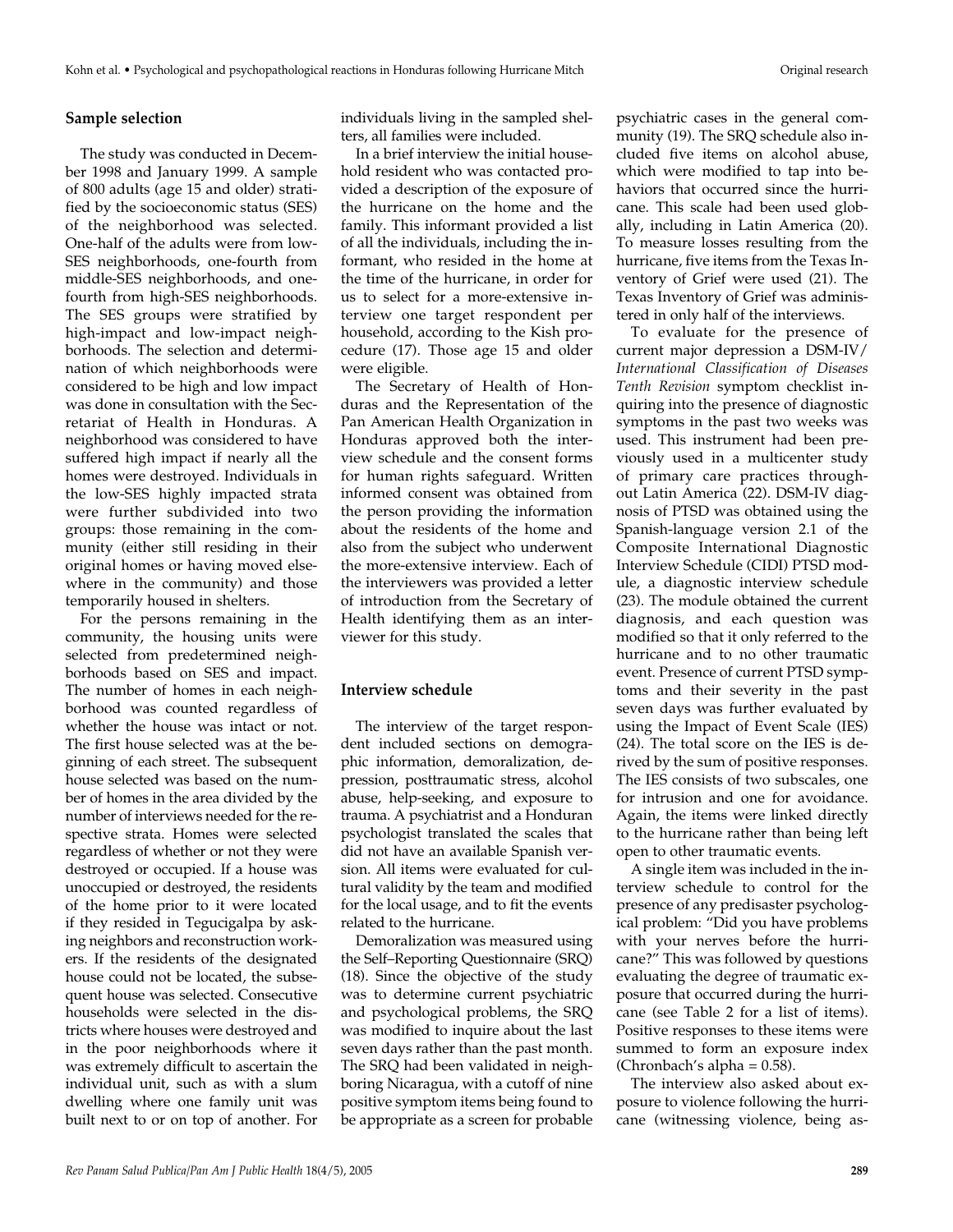saulted, someone assaulting your child, or assaulting someone). The interview concluded with a series of items about the utilization of any medical or mental health assistance after the disaster, and the resources that might be used in the future.

### **Analysis**

Risk factors for psychopathology were examined using both univariate and multivariate analyses. Chi-square tests and *t* tests were used in the univariate analysis. Logistic regression was used to determine the odds ratios (ORs) and the 95% confidence intervals (CIs) for potential risk of PTSD. Multivariate regression analysis was used to examine predictors of severity of PTSD. Backwards regression analyses were utilized to determine the best-fitting models. Low SES, middle SES, and high SES plus high-impact or low-impact neighborhood were included in each of the regression models since they were basic stratification variables in the sample design. Statistical tests were considered to be significant at the *P* < 0.05 level. The statistical analysis was conducted using the SUDAAN software program to adjust the standard errors (SEs) for the stratified sample design (25).

#### **RESULTS**

#### **Exposure and psychopathology**

Eight hundred interviews were completed, stratified as follows: low impact and high SES, 100; low impact and middle SES, 101; low impact and low SES, 199; high impact and high SES, 100; high impact and middle SES, 100; high impact and low SES not in a shelter, 98; and high impact and low SES in a shelter, 102. Females constituted 61.4% of the sample. The average age of the subjects was 37.0 years (standard deviation, 16.8 years). Residence in a high-impact or low-impact neighborhood was not significantly associated with any of the demographic variables other than having to un-

dergo a change in occupation following the hurricane. The demographic characteristics of the sample are shown in Table 1.

Table 2 reports the proportion of persons who experienced any of six traumatic events whose occurrence during the hurricane we asked about, for all the respondents, the low-impact stratum, and the high-impact stratum. The six events were: the house was damaged, witnessed someone being injured, witnessed someone die, was injured, lost one's belongings, and lost a pet. Each event was reported at a statistically higher rate in the high-impact group. Twelve individuals, including two from the low-impact group, reported witnessing someone die. The high-impact group had a significantly increased

**TABLE 1. Demographic characteristics (%) of the sample in study of psychological and psychopathological reactions in Honduras following Hurricane Mitch, for all respondents, those in low-impact neighborhoods, and those in high-impact neighborhoods** 

|                               | Total<br>sample | Low-impact<br>neighborhoods | High-impact<br>neighborhoods |                              |              |
|-------------------------------|-----------------|-----------------------------|------------------------------|------------------------------|--------------|
| Variable                      | $(n = 800)$     | $(n = 400)$                 | $(n = 400)$                  | Chi-square/(df) <sup>a</sup> | $\mathsf{P}$ |
| Gender                        |                 |                             |                              | 1.36(1)                      | 0.24         |
| Female                        | 61.4            | 63.4                        | 59.4                         |                              |              |
| Male                          | 38.6            | 36.6                        | 40.6                         |                              |              |
| Marital status                |                 |                             |                              | 8.92(5)                      | 0.11         |
| Married                       | 29.3            | 29.8                        | 30.1                         |                              |              |
| Common-law                    | 21.7            | 20.7                        | 22.7                         |                              |              |
| Never married                 | 38.0            | 41.2                        | 34.9                         |                              |              |
| Widowed                       | 4.0             | 4.1                         | 3.9                          |                              |              |
| Divorced/Separated            | 7.0             | 4.2                         | 8.4                          |                              |              |
| <b>Education completed</b>    |                 |                             |                              | 1.06(3)                      | 0.79         |
| No school                     | 6.7             | 6.3                         | 7.0                          |                              |              |
| Primary school                | 36.1            | 34.9                        | 37.3                         |                              |              |
| Secondary school              | 34.9            | 35.8                        | 34.1                         |                              |              |
| University                    | 22.3            | 23.0                        | 21.6                         |                              |              |
| Current occupation            |                 |                             |                              | 5.51(4)                      | 0.24         |
| Employed                      | 53.1            | 52.4                        | 53.8                         |                              |              |
| Unemployed                    | 22.3            | 20.9                        | 23.7                         |                              |              |
| Housewife                     | 17.2            | 18.4                        | 15.9                         |                              |              |
| Student                       | 5.1             | 6.6                         | 3.7                          |                              |              |
| Retired                       | 2.3             | 1.7                         | 2.9                          |                              |              |
| Occupation prior to hurricane |                 |                             |                              | 16.72(2)                     | 0.0003       |
| Same employment               | 59.2            | 63.4                        | 54.9                         |                              |              |
| Other employment              | 17.3            | 11.8                        | 22.9                         |                              |              |
| Unemployed                    | 23.5            | 24.7                        | 22.2                         |                              |              |

a The degrees of freedom (df) are in parentheses.

| TABLE 2. Proportion (%) of persons who reported exposure to traumatic events during the   |  |
|-------------------------------------------------------------------------------------------|--|
| hurricane, in study of psychological and psychopathological reactions in Honduras follow- |  |
| ing Hurricane Mitch                                                                       |  |

| Event                  | Total<br>sample<br>$(n = 800)$ | Low-impact<br>neighborhoods<br>$(n = 400)$ | High-impact<br>neighborhoods<br>$(n = 400)$ | Chi-square <sup>a</sup> | Ρ      |
|------------------------|--------------------------------|--------------------------------------------|---------------------------------------------|-------------------------|--------|
| House was damaged      | 29.5                           | 19.7                                       | 39.4                                        | 44.49                   | 0.0001 |
| Saw someone injured    | 4.9                            | 1.6                                        | 8.2                                         | 16.19                   | 0.0001 |
| Saw someone die        | 1.6                            | 0.6                                        | 2.7                                         | 4.83                    | 0.03   |
| Respondent was injured | 5.1                            | 1.6                                        | 8.6                                         | 19.06                   | 0.0001 |
| Lost belongings        | 26.6                           | 4.8                                        | 48.5                                        | 281.63                  | 0.0001 |
| Lost pet               | 8.9                            | 2.0                                        | 15.9                                        | 47.79                   | 0.0001 |
|                        |                                |                                            |                                             |                         |        |

 $a$  Degrees of freedom = 1 for the chi-square test.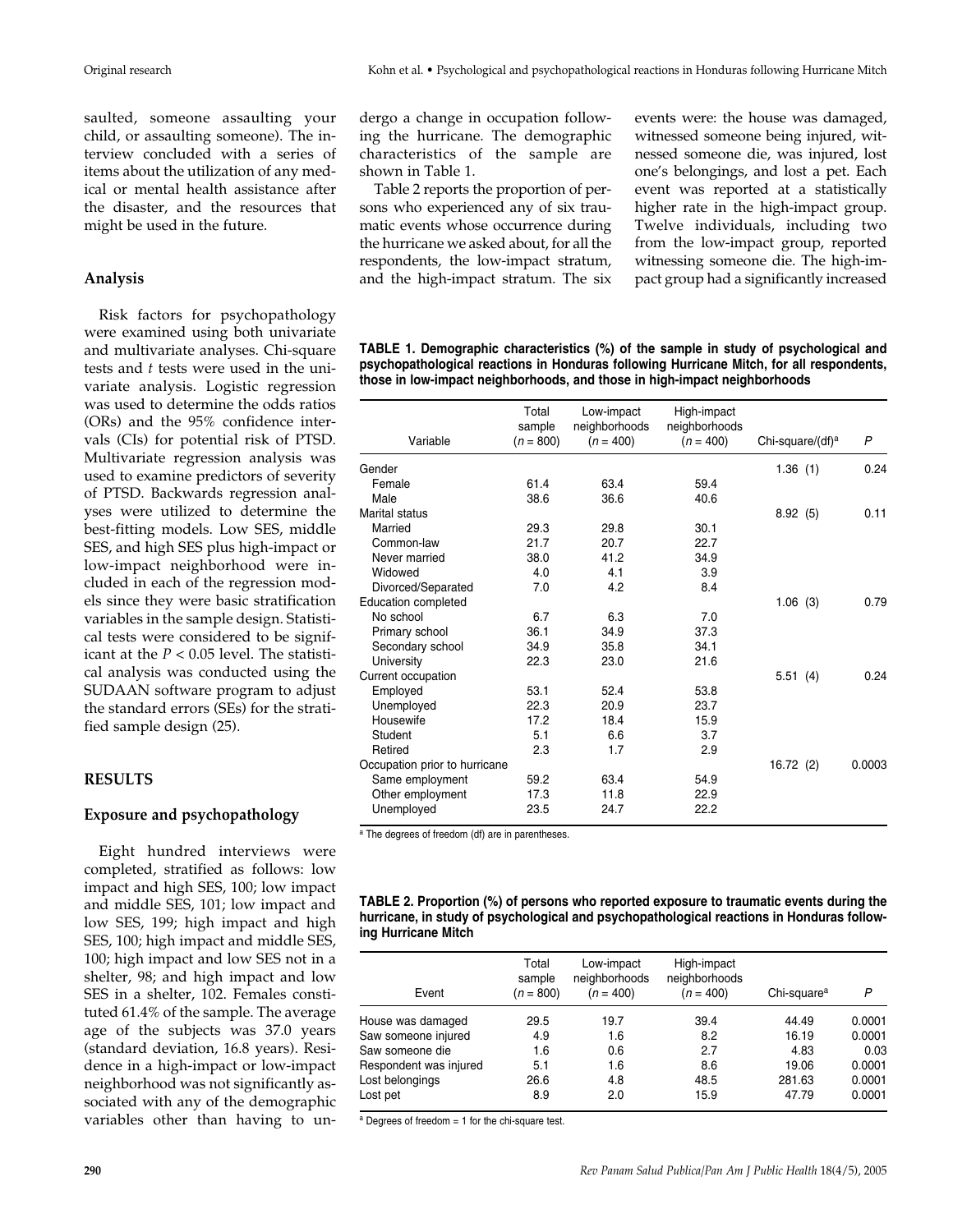exposure index  $(t = -13.79)$ , degrees of freedom (df) = 793, *n* = 793, *P* < 0.0001) in contrast to the low-impact group.

Exposure to violence following the hurricane, reported by over one-third of the population, did not differ significantly by impact group.

PTSD, as diagnosed by the CIDI, was present in  $10.6\%$  (SE =  $1.1\%$ ) of the sample two months following the hurricane. Table 3 shows the prevalence rates by high-impact and low-impact neighborhood, and Table 4 presents the rates by the three levels of SES. Each of the three disorders was significantly higher among those in the highimpact group, and that was also true for those in the low-SES group. The relationship between SES and the three diagnoses was not a result of higher exposure to the traumatic events in the low-SES group, given that the interaction between SES and the exposure index was not statistically significant. The proxy one-item measure of predisaster psychopathology, "prior nerves," was also more prevalent among those in the high-exposure group (23.5%) than in the low-exposure group (16.6%) (chi-square =  $5.86$ , df =  $1, P < 0.02$ ). The prevalence of "prior nerves" was inversely related to SES (chi-square = 16.26, df = 2,  $P < 0.0003$ ).

There were significant differences between the two impact groups in the degree of demoralization as measured by the SRQ. Respondents in the highimpact group were more distressed (*t* = –4.45, df = 793, *n* = 772, *P* < 0.0001) and had higher scores in the Texas Inventory of Grief  $(t = -4.88, df = 793,$ *n* = 394, *P* < 0.0001). The IES also was elevated in the high-impact group, including the intrusion subscale (*t* = –4.55, df = 793, *n* = 783, *P* < 0.0001), the avoidance subscale  $(t = -4.10, df = 793,$ *n* = 786, *P* < 0.0001), and the total score (*t* = –4.74, df = 793, *n* = 773, *P* < 0.0001).

About one-fourth of the total sample sought medical consultation in the two months following the hurricane, but the 28.9% proportion among the highimpact group and the 24.2% among the low-impact group were not significantly different. Nor were there statistical differences with regard to those who sought assistance for emotional **TABLE 3. Prevalence rates (%) of psychiatric disorders by impact group, in study of psychological and psychopathological reactions in Honduras following Hurricane Mitch** 

| <b>Disorder</b>   | Total<br>sample<br>$(n = 800)$ | Low-impact<br>neighborhoods<br>$(n = 400)$ | High-impact<br>neighborhoods<br>$(n = 400)$ | Chi-square <sup>a</sup> | P     |
|-------------------|--------------------------------|--------------------------------------------|---------------------------------------------|-------------------------|-------|
| PTSD <sup>b</sup> | 10.6                           | 7.9                                        | 13.4                                        | 6.02                    | 0.02  |
| Major depression  | 19.5                           | 14.9                                       | 24.4                                        | 10.56                   | 0.002 |
| Alcoholism        | 5.8                            | 3.7                                        | 8.0                                         | 6.03                    | 0.02  |

 $a$  Degrees of freedom = 1 for the chi-square test.

**b** PTSD = posttraumatic stress disorder.

**TABLE 4. Prevalence rates (%) of psychiatric disorders by socioeconomic status (SES), in study of psychological and psychopathological reactions in Honduras following Hurricane Mitch** 

| <b>Disorder</b>   | Low<br><b>SES</b><br>$(n = 399)$ | Middle<br><b>SES</b><br>$(n = 201)$ | High<br><b>SES</b><br>$(n = 200)$ | Chi-square <sup>a</sup> | P      |
|-------------------|----------------------------------|-------------------------------------|-----------------------------------|-------------------------|--------|
| PTSD <sup>b</sup> | 15.7                             | 3.7                                 | 7.7                               | 26.66                   | 0.0001 |
| Major depression  | 25.9                             | 11.0                                | 15.6                              | 22.79                   | 0.0001 |
| Alcoholism        | 8.0                              | 4.6                                 | 2.8                               | 7.64                    | 0.03   |

 $a$  Degrees of freedom  $= 2$  for the chi-square test.

**b** PTSD = posttraumatic stress disorder.

problems, with that being 10.3% among the high-impact group and 7.4% among the low-impact group.

### **Risk factors for posttraumatic stress disorder**

Each logistic regression analysis that examined risk factors for CIDI-PTSD included impact group and SES since these characteristics were used to stratify the sample. Females were at a markedly increased risk (OR = 2.1, 95% CI: 1.2–3.4). Increasing age appeared to have a small but statistically significant increased risk for PTSD (OR = 1.02; 95% CI: 1.00–1.03). Living in a common-law relationship (in contrast to being married) had an increased risk for PTSD (OR  $= 2.1$ ; 95% CI: 1.1–4.1). Level of education and being unemployed (prior to or since the hurricane) were not significantly associated with increased risk for PTSD. When gender, age, and marital status were all included in the model

along with impact group and SES, each of these three variables remained statistically significant.

Exposure to the traumatic events due to the hurricane that were risk factors for PTSD included: house being damaged (OR = 3.4; 95% CI: 2.0–5.7); seeing someone injured (OR = 2.9; 95% CI: 1.1–7.4); losing one's belongings (OR = 3.0; 95% CI: 1.5–5.9); and loss of a pet (OR = 3.6; 95% CI: 1.9–7.0). Being injured during the hurricane did not reach statistical significance ( $OR = 2.2$ ; 95% CI: 0.9–5.1). The exposure index was predictive of PTSD (OR = 1.9; 95% CI: 1.5–2.5).

As for violent events following the hurricane, witnessing violence (OR = 3.4; 95% CI 1.8–6.4) increased the risk of developing PTSD related to the hurricane. However, having been assaulted  $(OR = 2.2; 95\% CI: 0.8–5.9)$  or having a child who was assaulted (OR =  $1.2$ ; 95% CI: 0.9–1.7) were not associated with PTSD due to the hurricane.

Comorbid psychopathological reactions and conditions were in part asso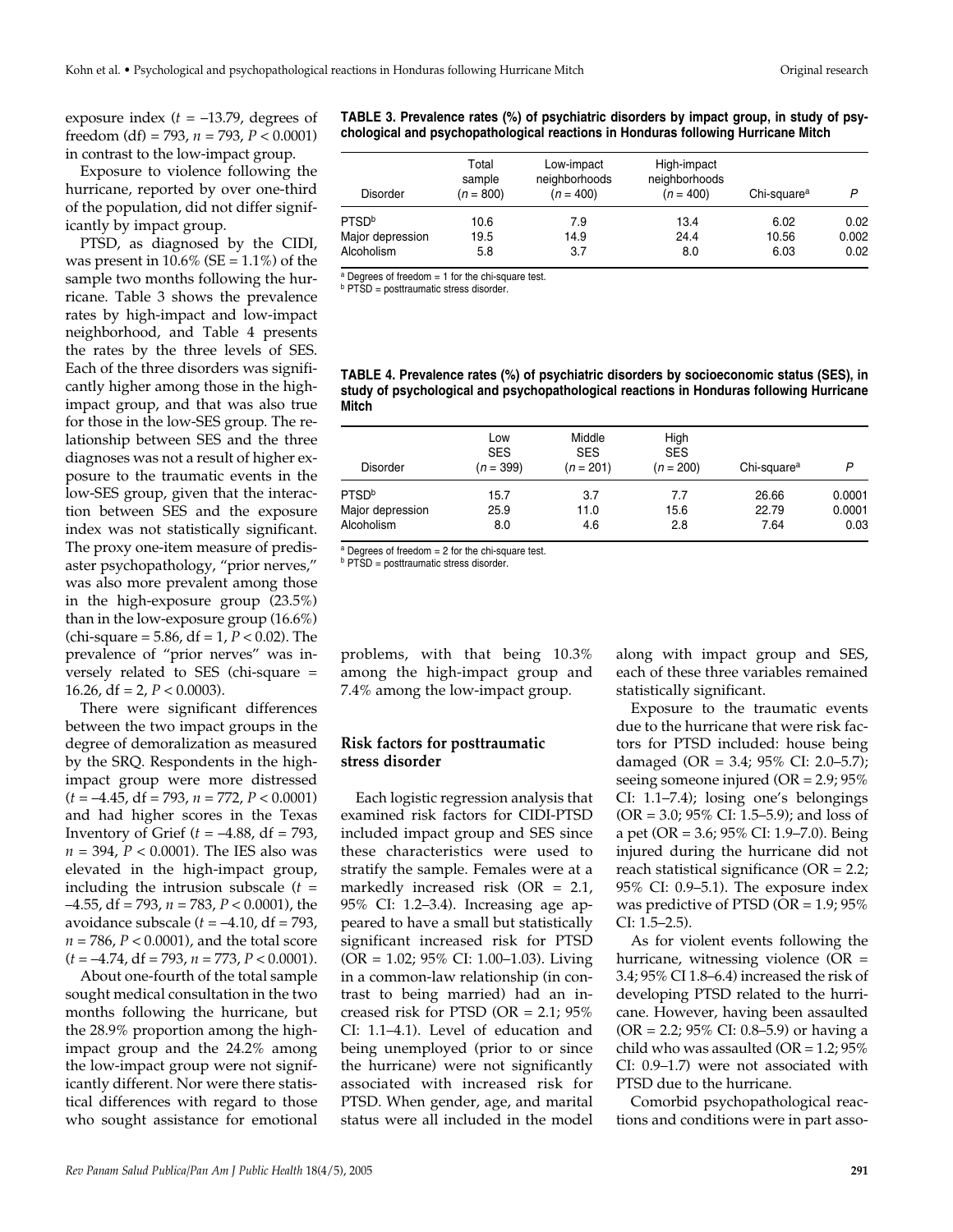ciated with increased risk for the diagnosis of PTSD following the hurricane. Major depression (OR = 11.1;  $95\%$  CI: 6.5–18.9) and predisaster problems with nerves (OR = 1.4; 95% CI: 1.3–1.6) were associated risk factors, but not alcoholism (OR = 1.9; 95% CI: 0.8–4.3). Alcoholism was associated with increased risk for PTSD, controlling for gender (OR = 3.4; 95% CI: 2.4–8.2). Demoralization was also comorbid with PTSD, based on the SRQ (OR = 1.3; 95% CI: 1.3–1.4). The Texas Inventory of Grief scale was not associated with PTSD. A logistic regression model that included only the possible comorbid conditions, demoralization, major depression, and "prior nerves," along with the stratification variables, was created. This model resulted in demoralization (OR = 1.3; 95% CI: 1.2–1.4) and major depression (OR =  $2.1$ ;  $95\%$ CI: 1.0–4.5) remaining significant covariates, but not "prior nerves."

A backward logistic regression analysis was conducted using impact group, SES, gender, marital status, age, demoralization based on the SRQ, major depression, alcoholism, "prior nerves," and exposure index to determine the best-fitting model of the studied risk factors for PTSD. Only demoralization (OR = 1.3; 95% CI: 1.2–1.4) and the exposure index (OR =  $1.6$ ;  $95\%$ CI: 1.2–2.1) remained statistically significant. Gender, age, "prior nerves," major depression, and alcoholism did not remain in the model; neither SES nor impact group remained statistically significant.

Individuals with CIDI-PTSD were much more likely to use health services following the hurricane compared to those without PTSD (48.5% versus 23.5%; OR = 2.8; 95% CI: 1.7–4.5), as well as to consult for psychological issues (30.1% versus 6.1%; OR = 5.7; 95% CI: 3.1–10.3).

# **Severity of posttraumatic stress disorder**

An increased score on the IES was moderately associated with increased CIDI-PTSD risk for the total score  $(OR = 1.1; 95\% CI: 1.1–1.1)$ , the avoidance subscale  $(OR = 1.1; 95\% \text{ CI}:$ 1.1–1.1), and the intrusion subscale (OR = 1.2; 95% CI: 1.1–1.2). Severity was examined using the IES total score among those who had PTSD, using multiple regression models. The stratification variables, impact group, and SES were not related to severity of PTSD. Females with PTSD had higher scores than did men on the IES ( $\beta$  = 8.37, SE = 4.23, *P* < 0.05). Age, marital status, and unemployment prior to or after the hurricane were not related to PTSD severity. Seeing someone being injured (β = 10.59, SE = 4.21,  $P < 0.02$ ), getting injured during the hurricane (β = 11.31, SE = 3.95, *P* < 0.0002), and losing one's belongings ( $\beta$  = 10.43, SE = 3.20, *P* < 0.002) were events significantly associated with increased severity of the disorder. The exposure index also predicted more severe PTSD (β = 4.47, SE = 1.17,  $P < 0.0001$ ). Exposure to post-hurricane violence was not related with severity of PTSD. Major depression, alcoholism, and prior problems with nerves did not correlate with severity. Increased demoralization (β = 0.99, SE = 0.33, *P* < 0.004) was significantly associated with more severe PTSD, but not for the measure for grief. Seeking medical or mental health services was not associated with severity of PTSD.

A backward regression analysis was conducted to determine which factors were predictive of severity of PTSD. Gender, demoralization, exposure index, and the two stratification variables were included in the initial model. The significant variables in the final model included being female (β = 9.56, SE = 3.54, *P* < 0.008) and the exposure index  $(\beta = 4.66, SE = 1.13, P < 0.0001).$ 

# **DISCUSSION**

PTSD appeared in 10.6% of the respondents. This rate of PTSD was much lower than in most Latin American studies examining disasters. This finding may be explained by the utilization of a diagnostic instrument that was clearly linked to the event, and to the community-based sampling design that we used. As noted, previous

studies used symptoms checklists rather than diagnostic tools and relied on selected populations.

Latin American studies on PTSD have also led to mixed results concerning whether a dose response is related to an increased risk of developing PTSD. A study of Guatemalan refugees living in Mexico found no association between the number of warrelated trauma events reported and symptoms of PTSD (26). In contrast, Caldera et al. (7), who conducted a research study on the effects that Hurricane Mitch had in the neighboring country of Nicaragua, suggested that there was a dose response that depended on the degree of impact on the different communities from which the samples were drawn. Two measures of impact/exposure were employed in our study of Honduras: (1) impact on neighborhood, an ecological measure, and (2) an exposure index, which reflected the individual's own experience based on the number of trauma events. Although both were associated with an increased risk for PTSD, in the final model only the individual's own exposure experience remained significant. Importantly, the severity of PTSD was associated only with individual exposure factors.

Major depression, demoralization, prior emotional disorder, and alcoholism in men were all associated with PTSD. However, following control for other covariates, only demoralization remained significant in the analysis. Curiously, comorbidity was not predictive of severity of PTSD. Our measure of major depression and alcoholism was based on symptom scales and not on a diagnostic instrument, unlike the procedure that we followed to ascertain PTSD. This is a limitation of this study, and conceivably the relationship with comorbidity might have been different. Furthermore, our study could not differentiate incident cases of major depression and alcoholism following the hurricane from those with a preexisting condition. We did use a proxy measure for prior psychopathology, although its validity is open to interpretation.

Prior research has suggested that socioeconomic status is a risk factor for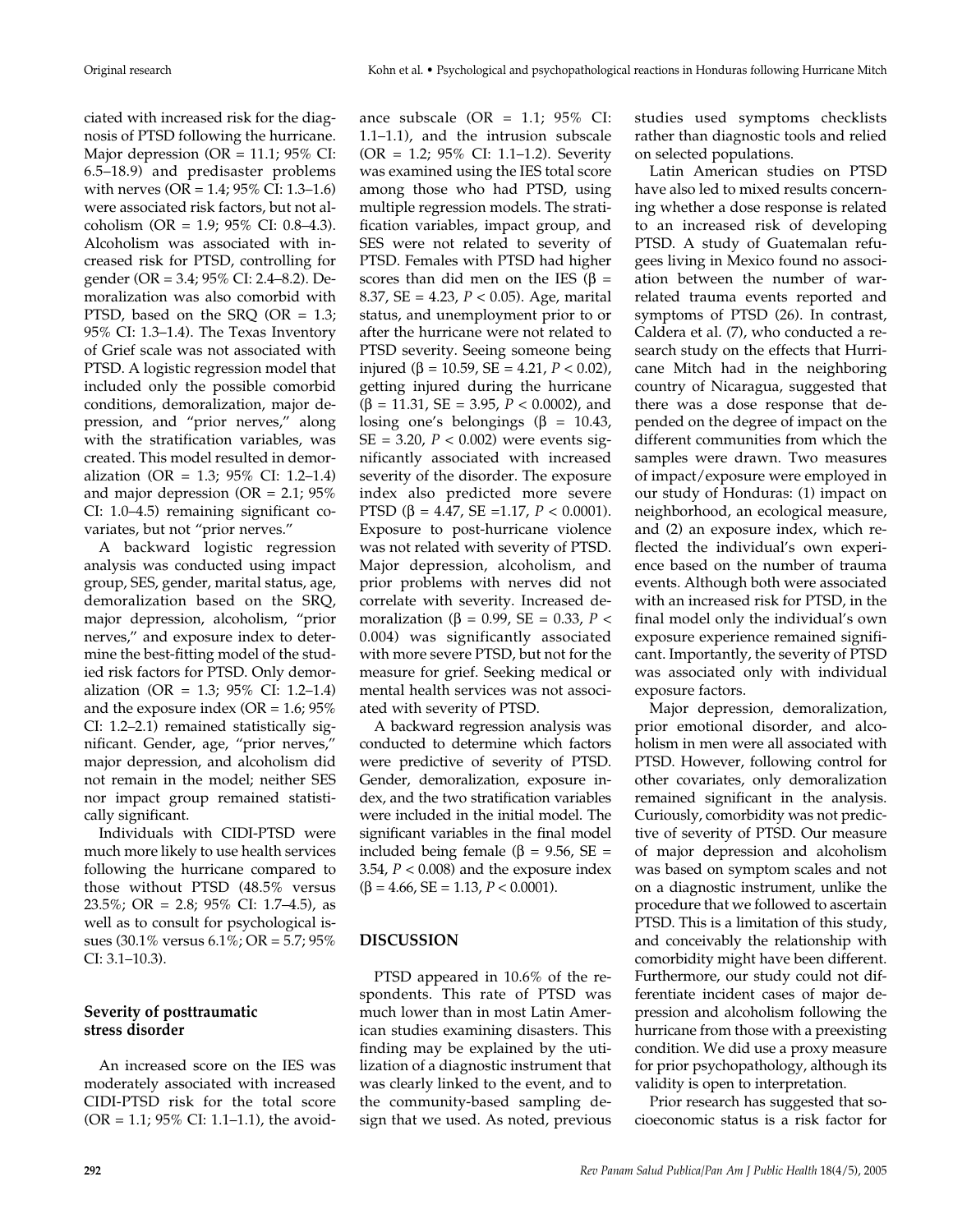disaster-related PTSD (2), yet SES has been less often investigated than other issues such as dose response or comorbidity. Disasters have the potential to affect people differentially. Disasters may have a higher impact the lower the social class of the victim is. That is because poorer people have fewer resources before a disaster, and are thus more likely to exhaust their assets before the disaster situation ends. Furthermore, the risk of being affected by a disaster is not equal across SES groups; the lower the socioeconomic level of a neighborhood, the higher the impact. Our Honduras study found mixed results for the role of SES. Those in the low-SES group have markedly higher rates of PTSD, suggesting an increased risk. Increased risk of exposure itself did not explain the inverse relationship between PTSD and SES, suggesting that lower SES itself increases the risk for PTSD. SES, however, is not a strong predictor for PTSD and was not significant in the final model. In addition, SES did not predict severity of PTSD.

The magnitude of the mental health reactions associated with Hurricane Mitch was considerable. Based on the census of Honduras, which indicated a total population of 3.3 million age 15 and older in 1998, we estimated that over 492 000 adults may have developed PTSD from Hurricane Mitch alone. We also noted in our study the post-disaster violence that may have been a result of community disorganization and deprivation. Our findings do not reflect post-disaster PTSD from secondary trauma.

In our study a sizable proportion (30%) of those individuals with PTSD attempted to get assistance for their psychiatric problems. Unfortunately, this study did not ascertain the type or quality of the assistance provided. Although not all those affected may require direct intervention, some largescale interventions may be needed. Such an intervention might reduce the risk of secondary reactions by turning non-understandable symptoms into understandable ones and by suggesting ways of coping with psychiatric symptoms, including seeking help from mental health services.

#### **FIGURE 1. The nature of the disaster and its impact on the individual**

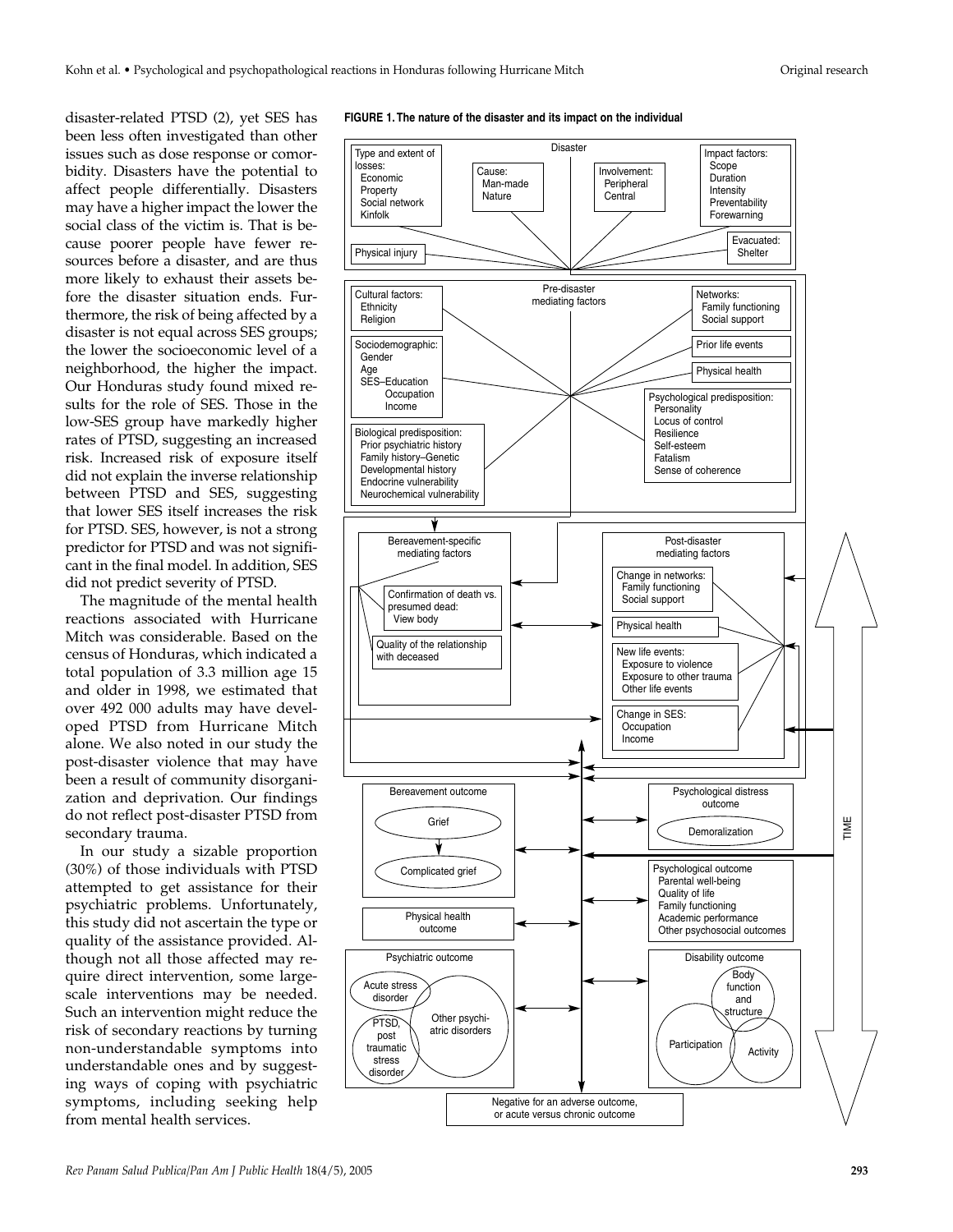Mental health disaster response requires an understanding of the nature of the disaster and its impact on the individual (Figure 1). This includes the type and extent of the loss, the cause of the disaster, the involvement of the individual (central versus peripheral), impact of the disaster, whether the person was evacuated, and if physical injury occurred. Taken together, these factors constitute the individual's disaster experience. Three broad types of mediating factors should be accounted for in addressing an individual's needs following a disaster (27): those that preceded the disaster, those that arose after the disaster, and those that are related to situations involving bereavement. From the public health

perspective, each of these mediating factors needs to be taken into account. For example, our study suggested that personal losses, in particular property losses, have a great impact on acute psychopathology. This might suggest that public health action focused on restoring housing and other essential goods and in supporting the process of financial recovery might alone result in a positive mental health outcome for many. Mental health services need to be designed to address the complexity of the disaster experience, and the services need to include surveillance of the affected population over time.

Little research is available on the long-term outcome of disasters, particularly for low-income populations. Mental health outcomes are diverse, and they may include bereavement, demoralization, psychosocial concerns (such as parental well-being, quality of life, family functioning, and academic performance), physical health problems, psychiatric disorders, and disability—as well as no adverse outcome. Mental health planning should not cease with just the conclusion of the acute event; health care providers must be prepared to treat those who remain in protracted vulnerability and have long-term chronic conditions as a result of trauma.

**Acknowledgments.** We thank our interviewers for their dedication and Beth Hott for her assistance with the data management and the manuscript.

#### **REFERENCES**

- 1. Logue JN, Melick ME, Hansen H. Research issues and directions in the epidemiology of health effects of disasters. Epidemiol Rev. 1981;3:140–62.
- 2. Norris FH, Friedman MJ, Watson PJ, Byrne CM, Diaz E, Kaniasty K. 60,000 disaster victims speak: part I. An empirical review of the empirical literature, 1981–2001. Psychiatry. 2002;65:207–39.
- 3. Kroll J. Posttraumatic symptoms and the complexity of responses to trauma. JAMA. 2003;290:667–70.
- 4. Noji EK. The nature of disasters: general characteristics and public health effects. In: Noji EK, ed. The public health consequences of disasters. New York: Oxford University Press; 1997. Pp. 3–20.
- 5. Lima BR, Pai S, Santacruz H, Lozano J. Psychiatric disorders among poor victims following a major disaster: Armero, Colombia. J Nerv Ment Dis. 1991;179:420–7.
- 6. Goenjian AK, Molina L, Steinberg AM, Fairbanks LA, Alvarez ML, Goenjian HA, et al. Posttraumatic stress and depressive reactions among Nicaraguan adolescents after hurricane Mitch. Am J Psychiatry. 2001;158:788–94.
- 7. Caldera T, Palma L, Penayo U, Kullgren G. Psychological impact of the hurricane Mitch in Nicaragua in a one-year perspective. Soc Psychiatry Psychiatr Epidemiol. 2001;36: 108–14.
- 8. Norris FH, Perilla JL, Murphy AD. Postdisaster stress in the United States and Mexico: a cross-cultural test of the multicriterion conceptual model of posttraumatic stress disorder. J Abnorm Psychol. 2001;110:553–63.
- 9. De la Fuente R. The mental health consequences of the 1985 earthquakes in Mexico. Int J Ment Health. 1990;19:21–9.
- 10. Tapia Conyer R, Sepúlveda Amor J, Medina Mora ME, Caraveo J, de la Fuente JR. Prevalencia del síndrome de estrés postraumático en la población sobreviviente de un desastre natural. Salud Publica Mex. 1987;29:406–11.
- 11. Bravo M, Rubio-Stipec M, Canino GJ, Woodbury MA, Ribera JC. The psychological sequelae of disaster stress prospectively and retrospectively evaluated. Am J Community Psychol. 1990;18:661–80.
- 12. Canino GC, Bravo M, Rubio-Stipec M, Woodbury M. The impact of disaster on mental health: prospective and retrospective analyses. Int J Ment Health. 1990;19:51–69.
- 13. Durkin ME. Major depression and posttraumatic stress disorder following the Coalinga and Chile earthquakes: a cross-cultural comparison. J Soc Behav Pers. 1993;8:405–20.
- 14. Perilla JL, Norris F, Lavizzo EA. Ethnicity, culture, and disaster response: identifying and explaining ethnic differences in PTSD six months after Hurricane Andrew. J Soc Clin Psychol. 2002;21:20–45.
- 15. Honduras, Secretaría de Salud. Huracán Mitch en Honduras 1998. Tegucigalpa: Secretaría de Salud; 1999.
- 16. Honduras, Secretaría Técnica y de Cooperación Internacional. Número de personas damnificadas y en albergues. Tegucigalpa: SETCO; 1998.
- 17. Kish L. Survey sampling. New York: John Wiley & Sons; 1965.
- 18. Beusenberg M, Orley J. A user's guide to the Self Reporting Questionnaire. Geneva: World Health Organization, Division of Mental Health; 1994.
- 19. Penayo U, Kullgren G, Caldera T. Mental disorders among primary health care patients

in Nicaragua. Acta Psychiatr Scand. 1990;82: 82–5.

- 20. Climent CE, Arango MV. Manual de psiquiatría para trabajadores de atención primaria. Washington, D.C.: Organización Panamericana de la Salud; 1983. (Serie PALTEX para técnicos medios y auxiliares, n. 1).
- 21. Faschingbauer TR, Devaul RA, Zisook S. Development of the Texas Inventory of Grief. Am J Psychiatry. 1977;134:696–8.
- 22. Levav I, Kohn R, Montoya I, Palacio C, Rozic P, Salano I, et al. Training Latin American primary care physicians in the WPA module on depression: results of a multicenter trial. Psychol Med. 2005;35(1):35–45.
- 23. World Health Organization. Composite International Diagnostic Interview, version 2.1. Geneva: WHO; 1997.
- 24. Horowitz M, Wilner N, Alvarez W. Impact of Event Scale: a measure of subjective stress. Psychosom Med. 1979; 41:209–18.
- 25. Shah BV, Barnwell BG, Bieler GS. SUDAAN user's manual. Release 7.5. Research Triangle Park: Research Triangle Institute; 1997.
- 26. Sabin M, Lopes Cardozo B, Nackerud L, Kaiser R, Varese L. Factors associated with poor mental health among Guatemalan refugees living in Mexico 20 years after civil conflict. JAMA. 2003;290:635–42.
- 27. Kohn R, Levav I. Bereavement in disaster: an overview of the research. Int J Ment Health. 1990;19:61–76.

Manuscript received 24 August 2004. Accepted for publication 14 June 2005.